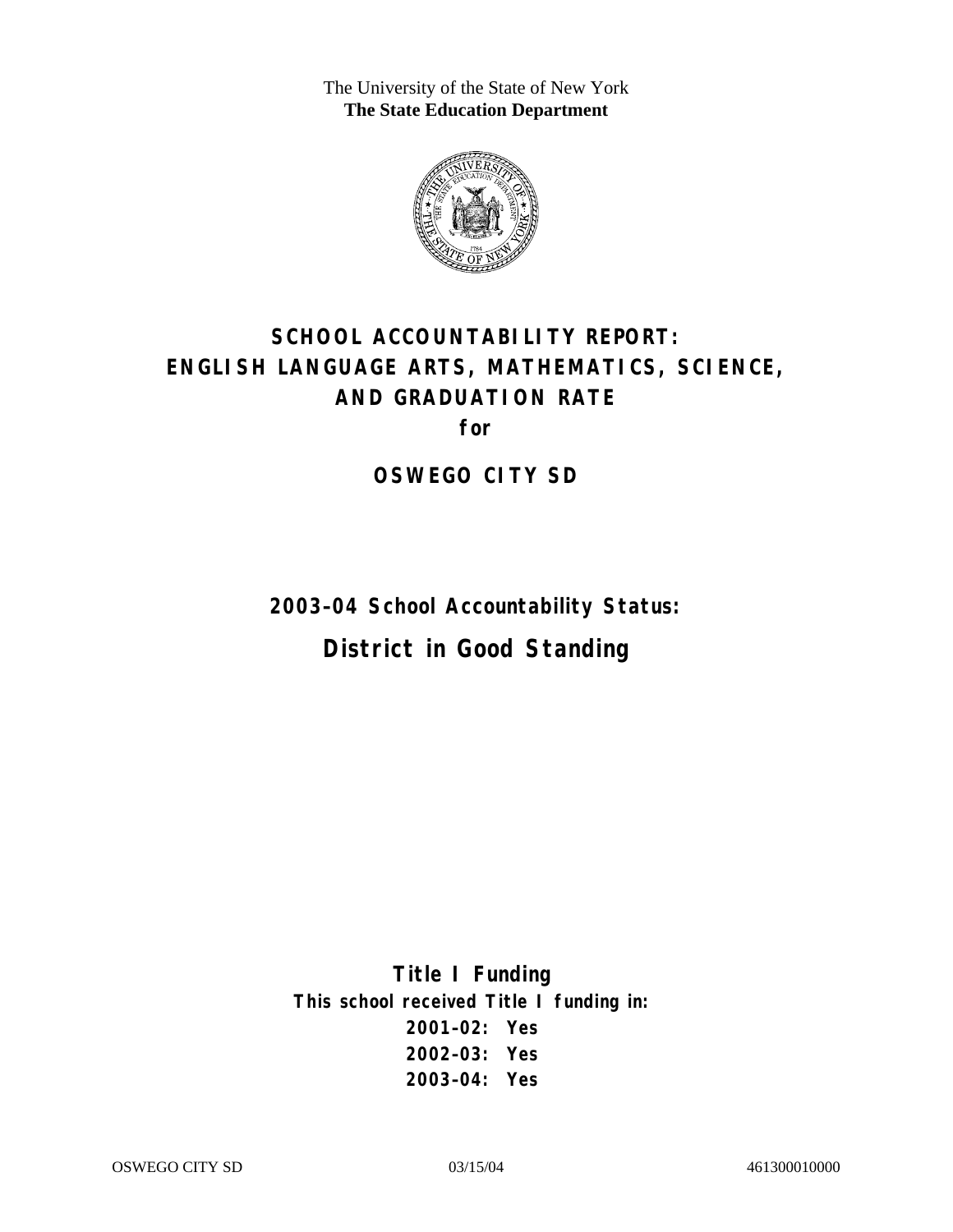#### **District/School Accountability Status Categories**

The list below defines the district or school status categories under New York State's district and school accountability system, which is divided into a Federal Title I component and a State component. A district or school that does not receive Title I funding in a school year does not have a federal status in that year. Schools receiving Title I funds that are not in good standing must provide school choice for their students; those in need of improvement year 2 and beyond must also provide Supplemental Education Services to eligible students. Other consequences for districts and schools not in good standing can be found at: www.emsc.nysed.gov/deputy/nclb/accountability/siinfo.htm. To be removed from any improvement status, a district or school must make Adequate Yearly Progress (AYP) for two consecutive years, or in the case of a School Under Registration Review, achieve the performance targets established for the school by the Commissioner.

**District/School in Good Standing:** A district or school is considered to be in good standing if it has not been identified as a District or School in Need of Improvement, Requiring Corrective Action, Planning for Restructuring, or Requiring Academic Progress, or as a School Under Registration Review.

**District/School Requiring Academic Progress:** Under the State component of New York's accountability system, a district or school that did not make AYP in the same grade and subject for two consecutive years is considered a School Requiring Academic Progress (Year 1) the following year. In each succeeding year that the school fails to make AYP, the year designation is incremented by one.

**District/School in Need of Improvement (Year 1):** A district or school that has not made AYP for two consecutive years in the same grade or subject while receiving Title I funds is considered a District/School in Need of Improvement (Year 1) the following year.

**District/School in Need of Improvement (Year 2):** A District or School in Need of Improvement (Year 1) that does not make AYP in the grade or subject for which it was identified while receiving Title I funds is considered a District or School in Need of Improvement (Year 2) the following year.

**District/School Requiring Corrective Action:** A District or School in Need of Improvement (Year 2) that does not make AYP in the grade or subject for which it was identified while receiving Title I funds is considered a District or School Requiring Corrective Action the following year.

**District/School Planning for Restructuring:** A District or School Requiring Corrective Action that does not make AYP in the grade or subject for which it was identified while receiving Title I funds is considered a District or School Planning for Restructuring the following year.

**School Under Registration Review (SURR):** Schools that are farthest from the State standard and have been determined by the Commissioner to be most in need of improvement are Schools Under Registration Review. These schools must achieve performance targets specified by the Commissioner of Education in their area(s) of identification within a prescribed timeframe or risk having their registration revoked by the Board of Regents.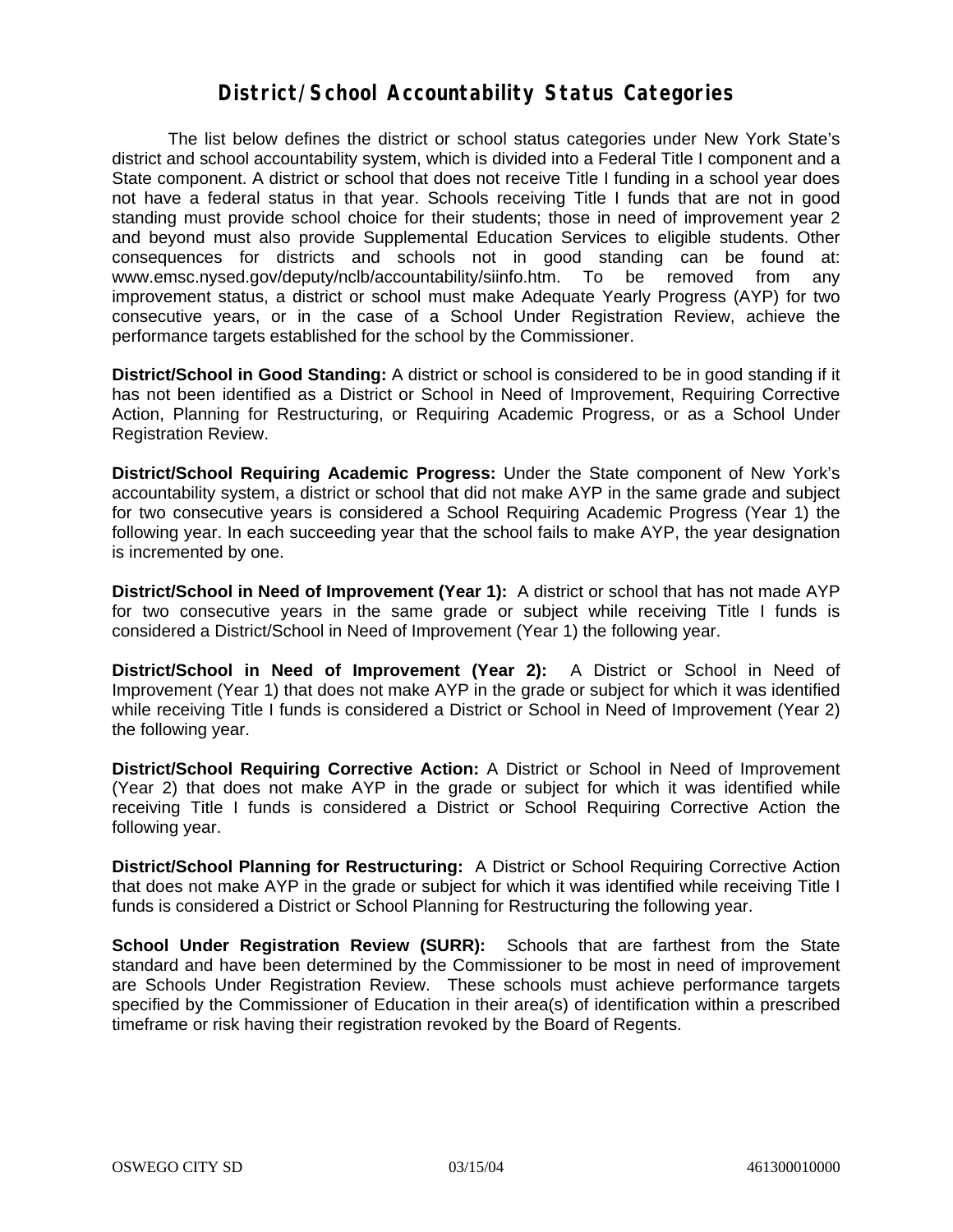## **Elementary-Level English Language Arts**

Definitions of terms, such as Performance Index and Effective Annual Measurable Objective (AMO), are in the glossary, which is the last page of this report.

**For a school to make Adequate Yearly Progress (AYP) in 2002–03, every accountability group must make AYP.** 

**For an accountability group to make AYP in 2002–03, it must** 

- 1. meet the 95 percent participation requirement (*2002–03 Participation*), *and*
- 2. *either* meet its Effective AMO *or* make safe harbor (*2002–03 Performance* and *Standards*).

To meet the participation requirement, 95 percent of the grade 4 enrollment in each accountability group with 40 or more students must

be tested. To meet the Effective AMO, the Performance Index for each group with 30 or more continuously enrolled students must equal or exceed the Effective AMO. To make safe harbor, the Performance Index of each of these groups must equal or exceed its ELA safe harbor target *and* the group must meet the elementary-level science qualification for safe harbor. (See the elementary-level science page of this report for further information on meeting the science qualification for safe harbor.)

*ELA Safe Harbor Targets:* The elementary-level 2002–03 ELA Safe Harbor Target is calculated by using the following equation: 2001–02 PI + (200 – the 2001–02 PI) <sup>×</sup> 0.10. The 2003–04 ELA Safe Harbor Target is calculated by using the following equation: 2002–03 PI + (200 – the 2002–03 PI)  $\times$  0.10. The 2003–04 target is provided for groups whose PI was below the Effective AMO in 2002–03.

|                                   | 2002-03 Participation |                                    | 2002-03 Performance*                                    |                      |                  | 2002-03 Standards                   |                                                           | 2003-04                                                      |                                                   |
|-----------------------------------|-----------------------|------------------------------------|---------------------------------------------------------|----------------------|------------------|-------------------------------------|-----------------------------------------------------------|--------------------------------------------------------------|---------------------------------------------------|
| <b>Accountability Group</b>       | Grade 4<br>Enrollment | Percent of<br>Enrollment<br>Tested | Count of<br>Continuously<br>Enrolled<br><b>Students</b> | Performance<br>Index | Effective<br>AMO | <b>ELA Safe</b><br>Harbor<br>Target | Met the<br>Science<br>Qualification<br>for Safe<br>Harbor | <b>Made</b><br><b>AYP</b> in<br><b>ELA</b> in<br>$2002 - 03$ | <b>ELA Safe</b><br><b>Harbor</b><br><b>Target</b> |
| All Students                      | 330                   | 98%                                | 317                                                     | 158                  | 117              |                                     |                                                           | Yes                                                          |                                                   |
| <b>Students with Disabilities</b> | 48                    | 94%                                | 44                                                      | 102                  | 108              | 108                                 | Yes                                                       | <b>No</b>                                                    | 112                                               |
| American Indian/Alaskan Native    |                       |                                    |                                                         |                      |                  |                                     |                                                           |                                                              |                                                   |
| <b>Black</b>                      | 4                     |                                    |                                                         |                      |                  |                                     |                                                           |                                                              |                                                   |
| Hispanic                          | 14                    |                                    | 14                                                      |                      |                  |                                     |                                                           |                                                              |                                                   |
| Asian or Pacific Islander         |                       |                                    |                                                         |                      |                  |                                     |                                                           |                                                              |                                                   |
| White                             | 311                   | 99%                                | 301                                                     | 159                  | 117              |                                     |                                                           | <b>Yes</b>                                                   |                                                   |
| Limited English Proficient        | 3                     |                                    | 3                                                       |                      |                  |                                     |                                                           |                                                              |                                                   |
| Economically Disadvantaged        | 121                   | 98%                                | 114                                                     | 132                  | 113              |                                     |                                                           | <b>Yes</b>                                                   |                                                   |
| Final AYP Determination           |                       |                                    |                                                         |                      |                  |                                     |                                                           | <b>No</b>                                                    |                                                   |

\*For schools with fewer than 30 continuously enrolled tested students in 2002–03, data for 2001–02 and 2002–03 were combined to determine counts and PIs.

\*\*Groups with a "\*\*" are not required to meet the science qualification for safe harbor to make safe harbor in English and mathematics because fewer than 30 students in the group were administered the science test.

**State accountability status in elementary-level English language arts: District in Good Standing** 

Title I accountability status in elementary-level English language arts: District in Good Standing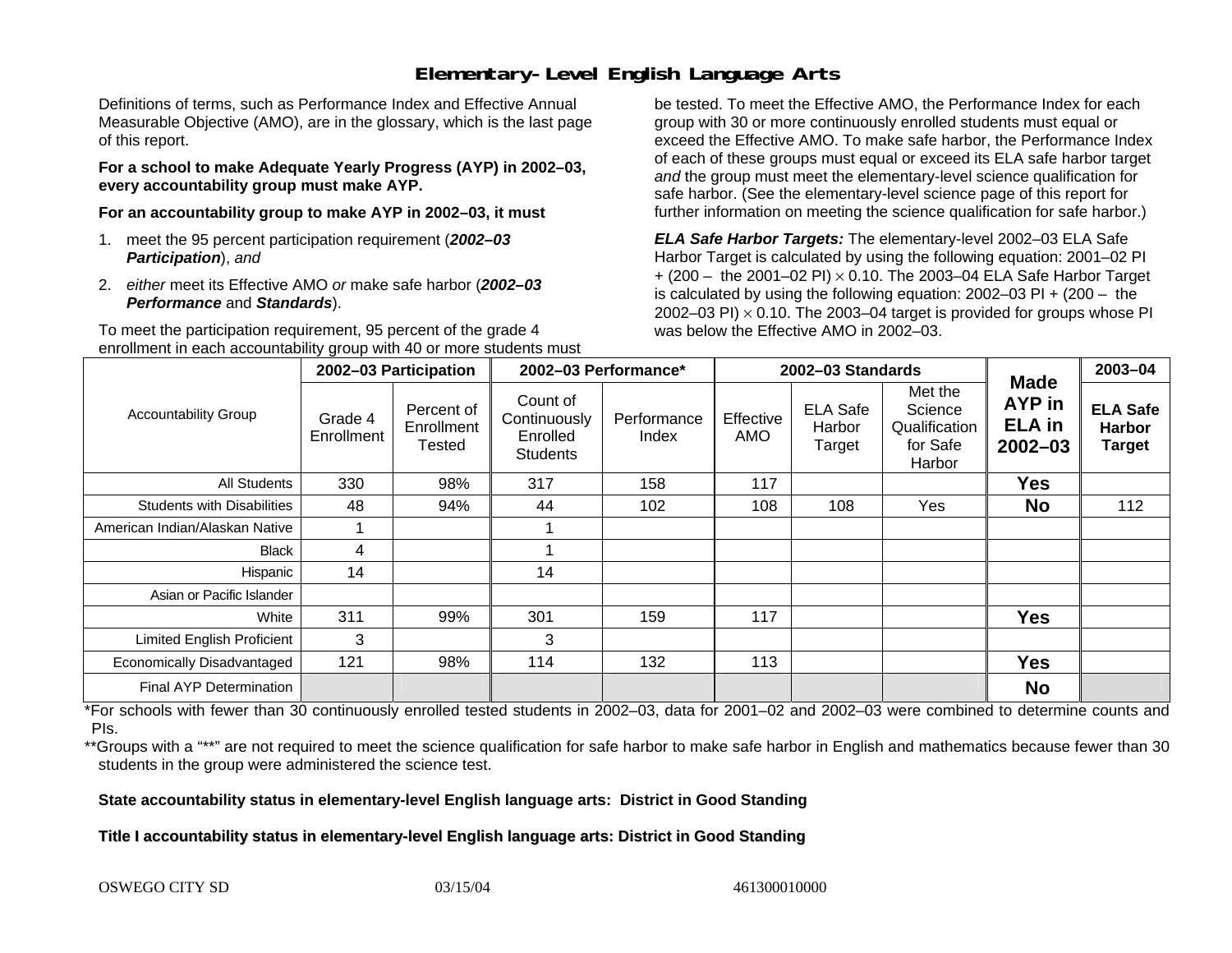## **Elementary-Level Mathematics**

Definitions of terms, such as Performance Index and Effective Annual Measurable Objective (AMO), are in the glossary, which is the last page of this report.

**For a school to make Adequate Yearly Progress (AYP) in 2002–03, every accountability group must make AYP.** 

**For an accountability group to make AYP in 2002–03, it must** 

- 1. meet the 95 percent participation requirement (*2002–03 Participation*), *and*
- 2. *either* meet its Effective AMO *or* make safe harbor (*2002–03 Performance* and *Standards*).

To meet the participation requirement, 95 percent of the grade 4 enrollment in each accountability group with 40 or more students must

be tested. To meet the Effective AMO, the Performance Index for each group with 30 or more continuously enrolled students must equal or exceed the Effective AMO. To make safe harbor, the Performance Index of each of these groups must equal or exceed its math safe harbor target *and* the group must meet the elementary-level science qualification for safe harbor. (See the elementary-level science page of this report for further information on meeting the science qualification for safe harbor.)

*Math Safe Harbor Targets:* The elementary-level 2002–03 Math Safe Harbor Target is calculated by using the following equation: 2001–02 PI + (200 – the 2001–02 PI) × 0.10. The 2003–04 Math Safe Harbor Target is calculated by using the following equation: 2002–03 PI + (200  $-$  the 2002–03 PI)  $\times$  0.10. The 2003–04 target is provided for groups whose PI was below the Effective AMO in 2002–03.

|                                   | 2002-03 Participation |                                    | 2002-03 Performance*                                    |                      | 2002-03 Standards |                               |                                                           |                                                        | 2003-04                                            |
|-----------------------------------|-----------------------|------------------------------------|---------------------------------------------------------|----------------------|-------------------|-------------------------------|-----------------------------------------------------------|--------------------------------------------------------|----------------------------------------------------|
| <b>Accountability Group</b>       | Grade 4<br>Enrollment | Percent of<br>Enrollment<br>Tested | Count of<br>Continuously<br>Enrolled<br><b>Students</b> | Performance<br>Index | Effective<br>AMO  | Math Safe<br>Harbor<br>Target | Met the<br>Science<br>Qualification<br>for Safe<br>Harbor | <b>Made</b><br>AYP in<br><b>Math in</b><br>$2002 - 03$ | <b>Math Safe</b><br><b>Harbor</b><br><b>Target</b> |
| <b>All Students</b>               | 333                   | 99%                                | 323                                                     | 176                  | 130               |                               |                                                           | <b>Yes</b>                                             |                                                    |
| <b>Students with Disabilities</b> | 51                    | 96%                                | 49                                                      | 135                  | 122               |                               |                                                           | <b>Yes</b>                                             |                                                    |
| American Indian/Alaskan Native    |                       |                                    |                                                         |                      |                   |                               |                                                           |                                                        |                                                    |
| <b>Black</b>                      | 3                     |                                    |                                                         |                      |                   |                               |                                                           |                                                        |                                                    |
| Hispanic                          | 14                    |                                    | 14                                                      |                      |                   |                               |                                                           |                                                        |                                                    |
| Asian or Pacific Islander         |                       |                                    |                                                         |                      |                   |                               |                                                           |                                                        |                                                    |
| White                             | 315                   | 99%                                | 307                                                     | 177                  | 130               |                               |                                                           | <b>Yes</b>                                             |                                                    |
| <b>Limited English Proficient</b> | 3                     |                                    | 3                                                       |                      |                   |                               |                                                           |                                                        |                                                    |
| Economically Disadvantaged        | 120                   | 100%                               | 117                                                     | 152                  | 127               |                               |                                                           | <b>Yes</b>                                             |                                                    |
| <b>Final AYP Determination</b>    |                       |                                    |                                                         |                      |                   |                               |                                                           | <b>Yes</b>                                             |                                                    |

\*For schools with fewer than 30 continuously enrolled tested students in 2002–03, data for 2001–02 and 2002–03 were combined to determine counts and PIs. \*\*Groups with a "\*\*" are not required to meet the science qualification for safe harbor to make safe harbor in English and mathematics because fewer than 30 students in the group were administered the science test.

**State accountability status in elementary-level mathematics: District in Good Standing** 

Title I accountability status in elementary-level mathematics: District in Good Standing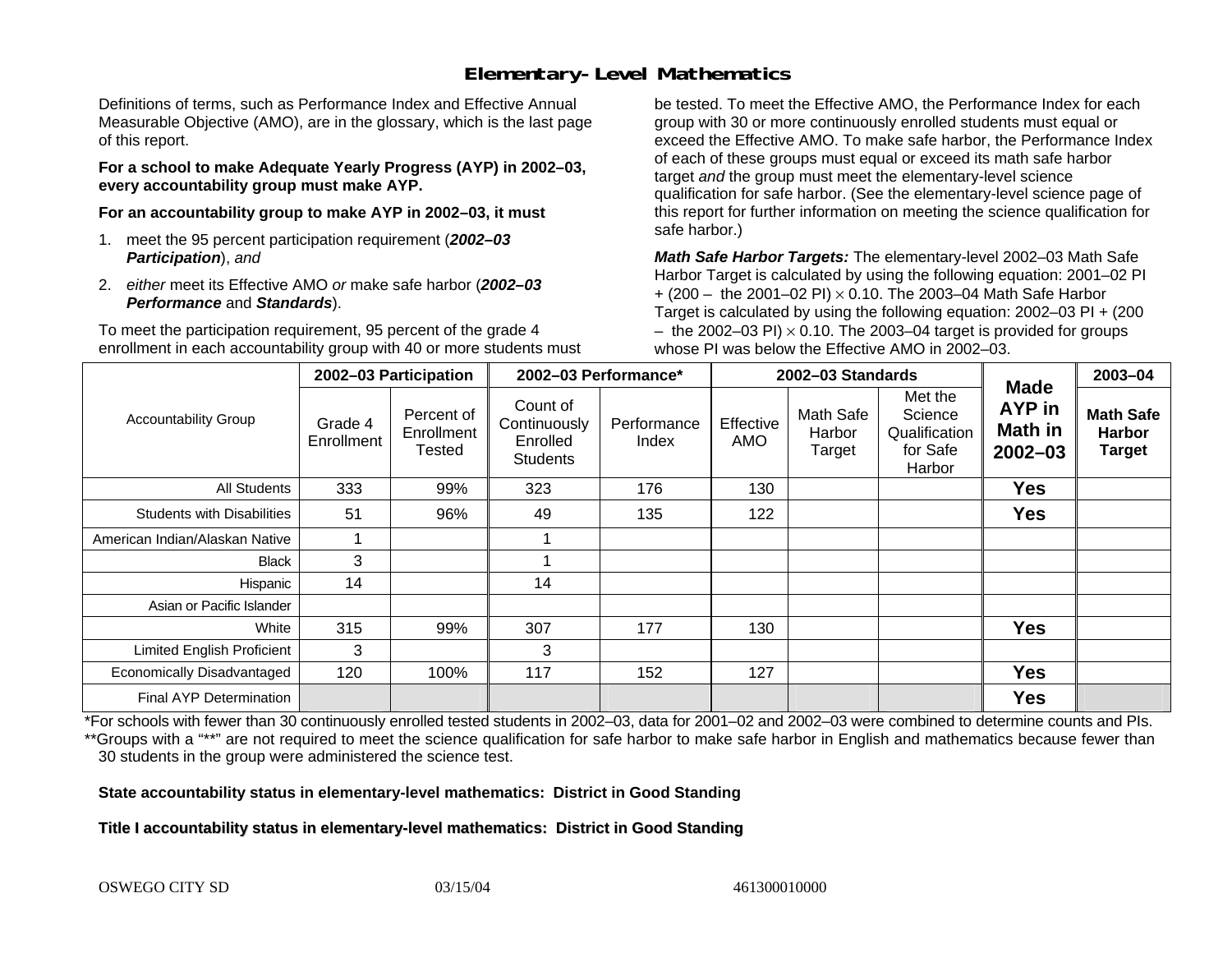#### **Elementary-Level Science**

Definitions of terms, such as Progress Target and Adequate Yearly Progress (AYP), are in the glossary, which is the last page of this report.

*Made AYP in Science in 2002–03:* For a school to make AYP in science, the Percent At or Above SDL for the "All Students" group must equal or exceed the State Science Standard or the Science Progress Target.

**State Designated Level (SDL):** The score that students taking the elementary-level science test must equal or exceed on the written portion of the test to meet the State Science Standard.

*Qualification for Safe Harbor in Elementary-Level ELA and Math:* For an accountability group to be considered Qualified for Safe Harbor in Elementary-Level ELA and Math, the Percent At or Above SDL must equal or exceed the State Science Standard or the Science Progress Target in elementary-level science for that group. Groups with fewer than 30 students tested in elementary-level science are not subject to this qualification criterion.

*Science Progress Targets:* The elementary-level 2002–03 Science Progress Target is calculated by adding one point to the 2001–02 Percent At or Above SDL. The 2003–04 Science Progress Target is calculated by multiplying the 2002–03 Percent At or Above SDL by two and then adding one point. The 2003–04 target is provided for groups whose Percent At or Above SDL was below the State Science Standard in 2002–03.

|                                   |                                                         | 2002-03 Performance*       | 2002-03 Standards                   |                               |                                             | $2002 - 03$                                                             | 2003-04                       |
|-----------------------------------|---------------------------------------------------------|----------------------------|-------------------------------------|-------------------------------|---------------------------------------------|-------------------------------------------------------------------------|-------------------------------|
| <b>Accountability Group</b>       | Count of<br>Continuously<br>Enrolled<br><b>Students</b> | Percent At or<br>Above SDL | <b>State</b><br>Science<br>Standard | Science<br>Progress<br>Target | <b>Made AYP</b><br>in Science<br>in 2002-03 | Qualified for<br>Safe Harbor in<br>Elementary-<br>Level ELA and<br>Math | Science<br>Progress<br>Target |
| All Students                      | 320                                                     | 78                         | 40                                  |                               | <b>Yes</b>                                  | Yes                                                                     |                               |
| <b>Students with Disabilities</b> | 45                                                      | 49                         | 40                                  |                               |                                             | Yes                                                                     |                               |
| American Indian/Alaskan Native    |                                                         |                            |                                     |                               |                                             |                                                                         |                               |
| <b>Black</b>                      |                                                         |                            |                                     |                               |                                             |                                                                         |                               |
| Hispanic                          | 13                                                      |                            |                                     |                               |                                             |                                                                         |                               |
| Asian or Pacific Islander         |                                                         |                            |                                     |                               |                                             |                                                                         |                               |
| White                             | 305                                                     | 79                         | 40                                  |                               |                                             | <b>Yes</b>                                                              |                               |
| Limited English Proficient        | 2                                                       |                            |                                     |                               |                                             |                                                                         |                               |
| Economically Disadvantaged        | 114                                                     | 61                         | 40                                  |                               |                                             | Yes                                                                     |                               |
| <b>Final AYP Determination</b>    |                                                         |                            |                                     |                               | <b>Yes</b>                                  |                                                                         |                               |

\*For schools with fewer than 30 continuously enrolled students in 2002–03, data for 2001–02 and 2002–03 were combined to determine counts and percents at or above SDL.

#### **State accountability status in elementary-level science: District in Good Standing**

#### Title I accountability status in elementary-level science: District in Good Standing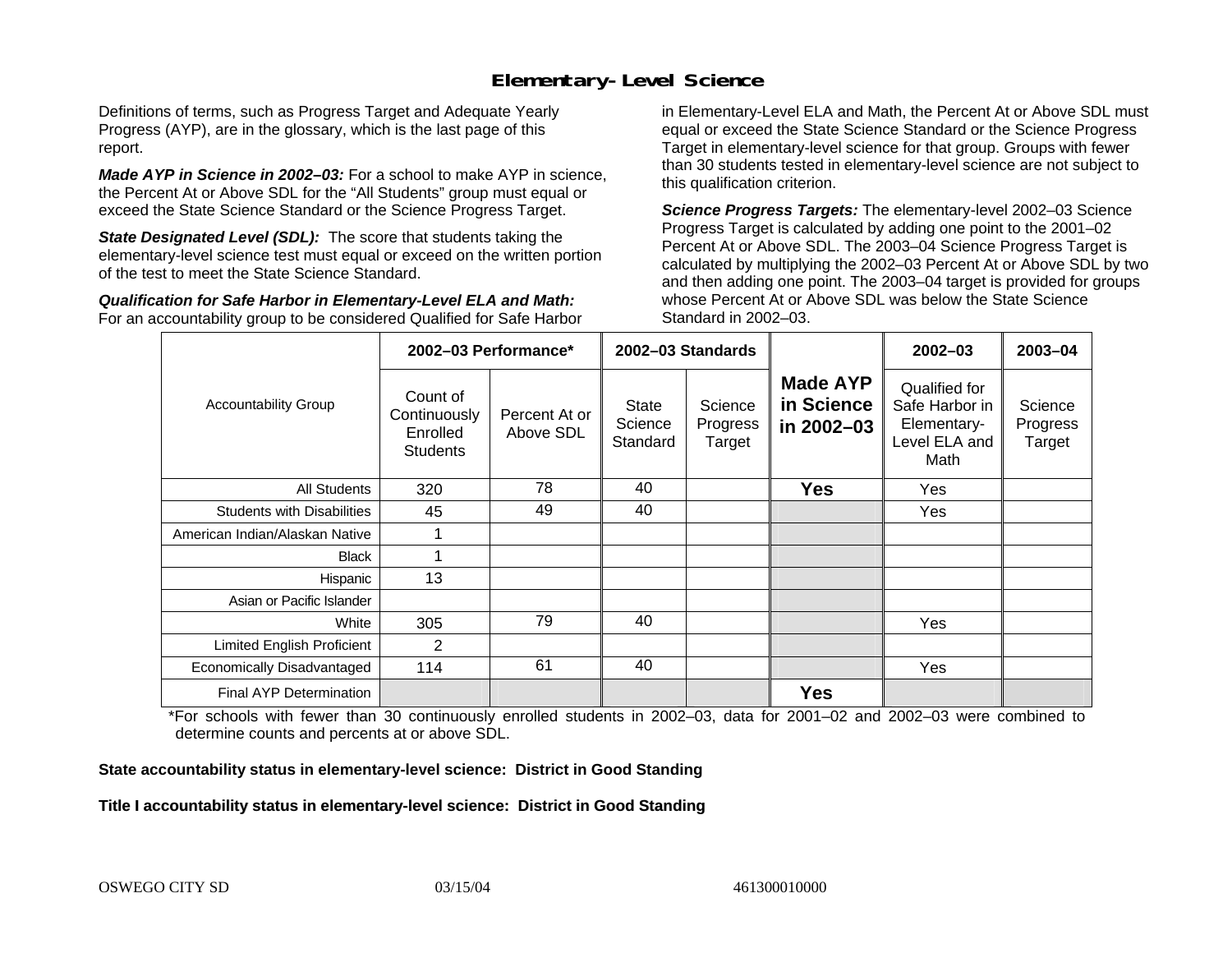### **Middle-Level English Language Arts**

Definitions of terms, such as Performance Index and Effective Annual Measurable Objective (AMO), are in the glossary, which is the last page of this report.

**For a school to make Adequate Yearly Progress (AYP) in 2002–03, every accountability group must make AYP.** 

**For an accountability group to make AYP in 2002–03, it must** 

- 1. meet the 95 percent participation requirement (*2002–03 Participation*), *and*
- 2. *either* meet its Effective AMO *or* make safe harbor (*2002–03 Performance* and *Standards*).

To meet the participation requirement, 95 percent of the grade 8 enrollment in each accountability group with 40 or more students must

be tested. To meet the Effective AMO, the Performance Index for each group with 30 or more continuously enrolled students must equal or exceed the Effective AMO. To make safe harbor, the Performance Index of each of these groups must equal or exceed its ELA safe harbor target *and* the group must meet the middle-level science qualification for safe harbor. (See the middle-level science page of this report for further information on meeting the science qualification for safe harbor.)

*ELA Safe Harbor Targets:* The middle-level *2002–03* ELA Safe Harbor Target is calculated by using the following equation: 2001–02 PI + (200  $-$  the 2001–02 PI)  $\times$  0.10. The 2003–04 ELA Safe Harbor Target is  $\,$ calculated by using the following equation:  $2002-03$  PI +  $(200 -$  the 2002–03 PI)  $\times$  0.10. The 2003–04 target is provided for groups whose PI was below the Effective AMO in 2002–03.

|                                   | 2002-03 Participation |                                    | 2002-03 Performance*                                    |                      |                  | 2002-03 Standards                   | <b>Made</b>                                               | 2003-04                                |                                                   |
|-----------------------------------|-----------------------|------------------------------------|---------------------------------------------------------|----------------------|------------------|-------------------------------------|-----------------------------------------------------------|----------------------------------------|---------------------------------------------------|
| <b>Accountability Group</b>       | Grade 8<br>Enrollment | Percent of<br>Enrollment<br>Tested | Count of<br>Continuously<br>Enrolled<br><b>Students</b> | Performance<br>Index | Effective<br>AMO | <b>ELA Safe</b><br>Harbor<br>Target | Met the<br>Science<br>Qualification<br>for Safe<br>Harbor | AYP in<br><b>ELA</b> in<br>$2002 - 03$ | <b>ELA Safe</b><br><b>Harbor</b><br><b>Target</b> |
| <b>All Students</b>               | 427                   | 98%                                | 407                                                     | 150                  | 102              |                                     |                                                           | <b>Yes</b>                             |                                                   |
| <b>Students with Disabilities</b> | 60                    | 90%                                | 53                                                      | 83                   | 94               | 94                                  | Yes                                                       | <b>No</b>                              | 95                                                |
| American Indian/Alaskan Native    | 3                     |                                    | 3                                                       |                      |                  |                                     |                                                           |                                        |                                                   |
| <b>Black</b>                      | 4                     |                                    | 3                                                       |                      |                  |                                     |                                                           |                                        |                                                   |
| Hispanic                          | 15                    |                                    | 14                                                      |                      |                  |                                     |                                                           |                                        |                                                   |
| Asian or Pacific Islander         | 8                     |                                    | 8                                                       |                      |                  |                                     |                                                           |                                        |                                                   |
| White                             | 397                   | 98%                                | 379                                                     | 153                  | 101              |                                     |                                                           | <b>Yes</b>                             |                                                   |
| <b>Limited English Proficient</b> |                       |                                    |                                                         |                      |                  |                                     |                                                           |                                        |                                                   |
| Economically Disadvantaged        | 121                   | 95%                                | 105                                                     | 110                  | 97               |                                     |                                                           | <b>Yes</b>                             |                                                   |
| <b>Final AYP Determination</b>    |                       |                                    |                                                         |                      |                  |                                     |                                                           | <b>No</b>                              |                                                   |

\*For schools with fewer than 30 continuously enrolled tested students in 2002–03, data for 2001–02 and 2002–03 were combined to determine counts and PIs.

\*\*Groups with a "\*\*" are not required to meet the science qualification for safe harbor to make safe harbor in English and mathematics because fewer than 30 students in the group were administered the science test.

**State accountability status in middle-level English language arts: District in Good Standing** 

Title I accountability status in middle-level English language arts: District in Good Standing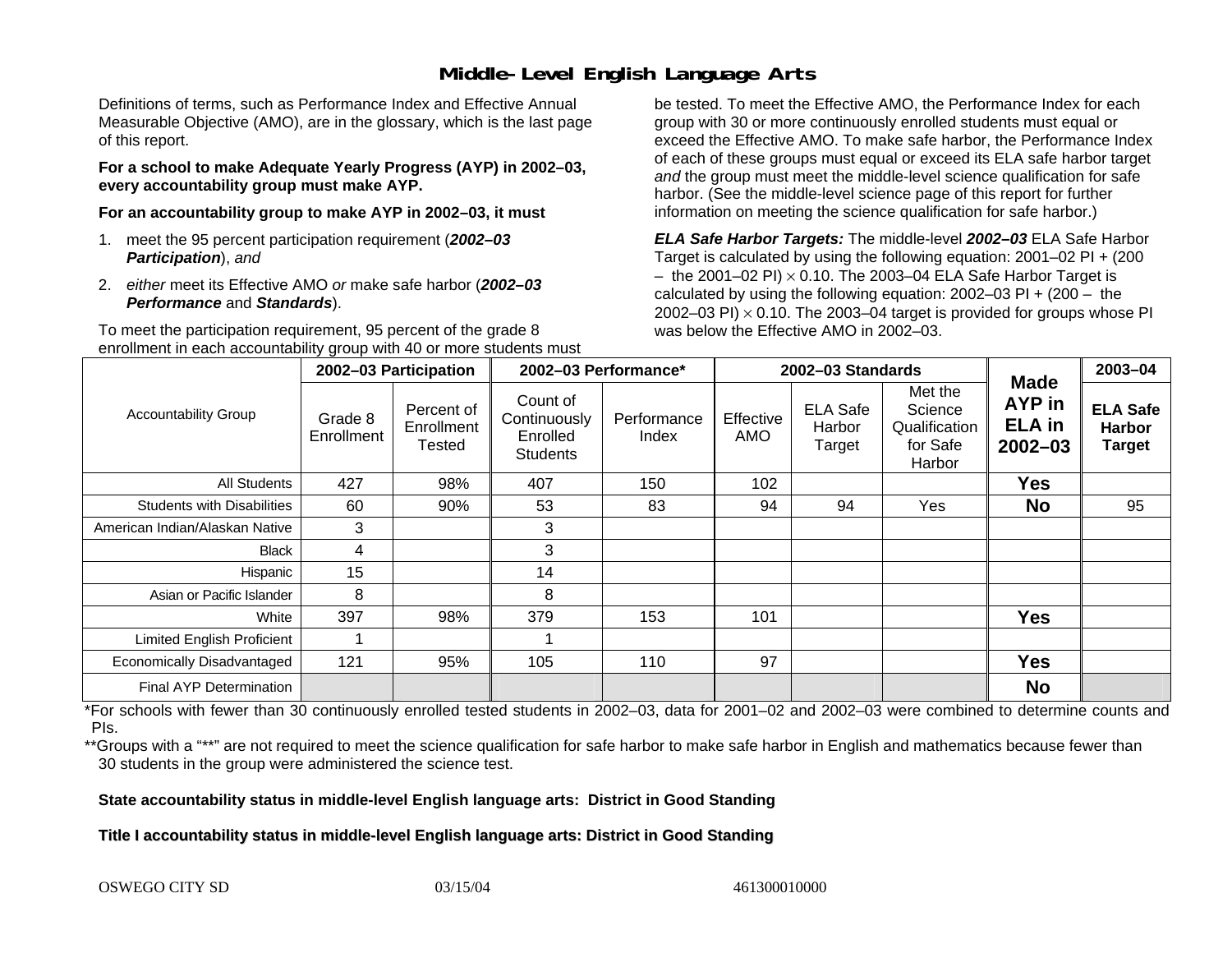### **Middle-Level Mathematics**

Definitions of terms, such as Performance Index and Effective Annual Measurable Objective (AMO), are in the glossary, which is the last page of this report.

**For a school to make Adequate Yearly Progress (AYP) in 2002–03, every accountability group must make AYP.** 

**For an accountability group to make AYP in 2002–03, it must** 

- 1. meet the 95 percent participation requirement (*2002–03 Participation*), *and*
- 2. *either* meet its Effective AMO *or* make safe harbor (*2002–03 Performance* and *Standards*).

To meet the participation requirement, 95 percent of the grade 8 enrollment in each accountability group with 40 or more students must

be tested. To meet the Effective AMO, the Performance Index for each group with 30 or more continuously enrolled students must equal or exceed the Effective AMO. To make safe harbor, the Performance Index of each of these groups must equal or exceed its math safe harbor target *and* the group must meet the middle-level science qualification for safe harbor. (See the middle-level science page of this report for further information on meeting the science qualification for safe harbor.)

*Math Safe Harbor Targets:* The middle-level 2002–03 Math Safe Harbor Target is calculated by using the following equation: 2001–02 PI + (200 – the 2001–02 PI) × 0.10. The 2003–04 Math Safe Harbor Target is calculated by using the following equation: 2002–03 PI + (200  $-$  the 2002–03 PI)  $\times$  0.10. The 2003–04 target is provided for groups whose PI was below the Effective AMO in 2002–03

|                                   | 2002-03 Participation |                                           | 2002-03 Performance*                                    |                      |                         | 2002-03 Standards             |                                                           | 2003-04                                         |                                                    |
|-----------------------------------|-----------------------|-------------------------------------------|---------------------------------------------------------|----------------------|-------------------------|-------------------------------|-----------------------------------------------------------|-------------------------------------------------|----------------------------------------------------|
| <b>Accountability Group</b>       | Grade 8<br>Enrollment | Percent of<br>Enrollment<br><b>Tested</b> | Count of<br>Continuously<br>Enrolled<br><b>Students</b> | Performance<br>Index | Effective<br><b>AMO</b> | Math Safe<br>Harbor<br>Target | Met the<br>Science<br>Qualification<br>for Safe<br>Harbor | <b>Made</b><br>AYP in<br>Math in<br>$2002 - 03$ | <b>Math Safe</b><br><b>Harbor</b><br><b>Target</b> |
| All Students                      | 426                   | 98%                                       | 406                                                     | 160                  | 76                      |                               |                                                           | <b>Yes</b>                                      |                                                    |
| <b>Students with Disabilities</b> | 58                    | 93%                                       | 53                                                      | 102                  | 68                      |                               |                                                           | <b>No</b>                                       |                                                    |
| American Indian/Alaskan Native    | 3                     |                                           | 3                                                       |                      |                         |                               |                                                           |                                                 |                                                    |
| <b>Black</b>                      | 4                     |                                           | 3                                                       |                      |                         |                               |                                                           |                                                 |                                                    |
| Hispanic                          | 15                    |                                           | 15                                                      |                      |                         |                               |                                                           |                                                 |                                                    |
| Asian or Pacific Islander         | 8                     |                                           | 7                                                       |                      |                         |                               |                                                           |                                                 |                                                    |
| White                             | 396                   | 98%                                       | 378                                                     | 163                  | 75                      |                               |                                                           | <b>Yes</b>                                      |                                                    |
| Limited English Proficient        |                       |                                           |                                                         |                      |                         |                               |                                                           |                                                 |                                                    |
| Economically Disadvantaged        | 120                   | 95%                                       | 105                                                     | 127                  | 71                      |                               |                                                           | <b>Yes</b>                                      |                                                    |
| Final AYP Determination           |                       |                                           |                                                         |                      |                         |                               |                                                           | <b>No</b>                                       |                                                    |

\*For schools with fewer than 30 continuously enrolled tested students in 2002–03, data for 2001–02 and 2002–03 were combined to determine counts and PIs.

\*\*Groups with a "\*\*" are not required to meet the science qualification for safe harbor to make safe harbor in English and mathematics because fewer than 30 students in the group were administered the science test.

**State accountability status in middle-level mathematics: District in Good Standing** 

Title I accountability status in middle-level mathematics: District in Good Standing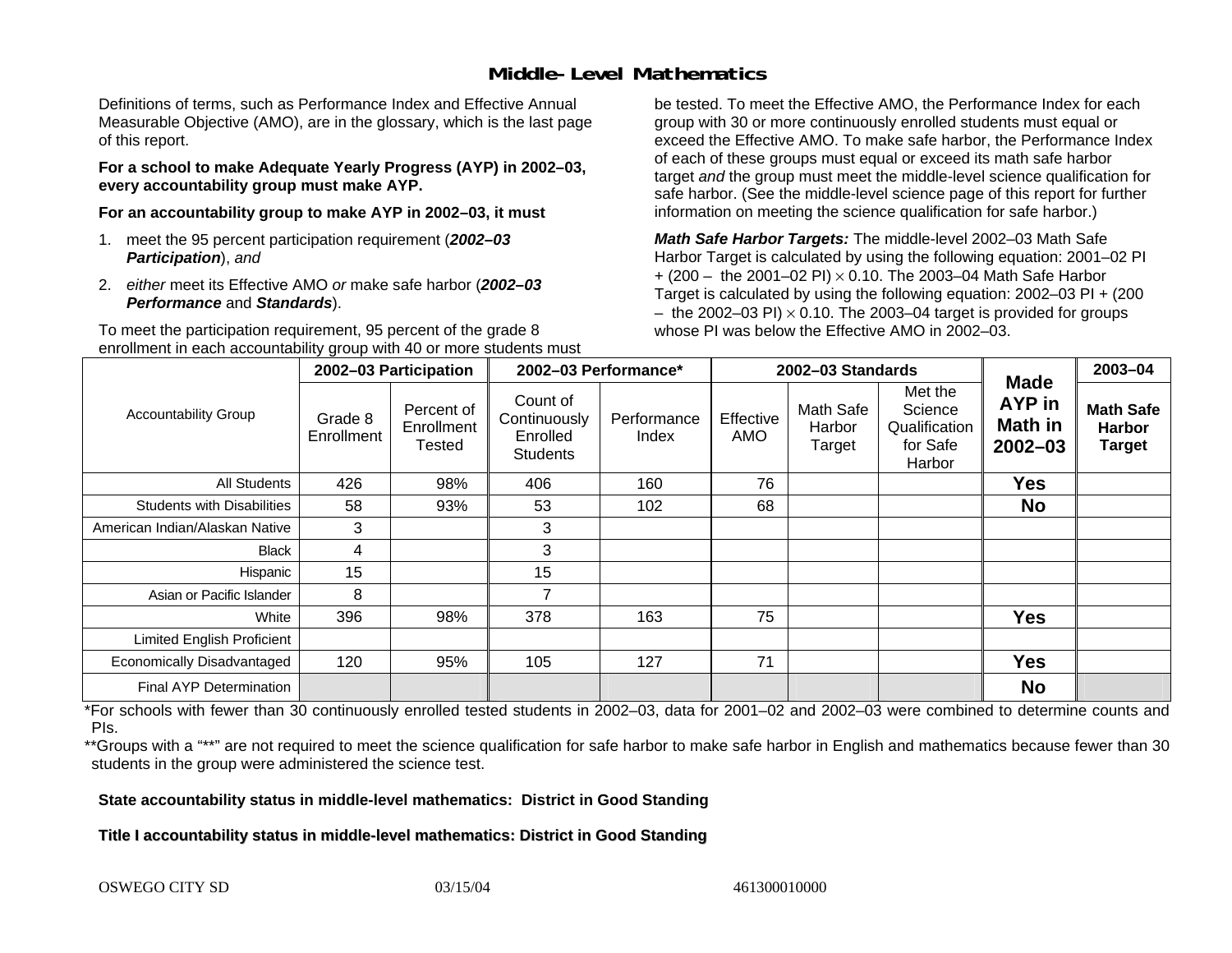### **Middle-Level Science**

Definitions of terms, such as Progress Target and Adequate Yearly Progress (AYP), are in the glossary, which is the last page of this report.

*Made AYP in Science in 2002–03:* For a school to make AYP in science, the Performance Index (PI) for the "All Students" group must equal or exceed the State Science Standard or the Science Progress Target.

*Qualification for Safe Harbor in Middle-Level ELA and Math:* For an accountability group to be considered Qualified for Safe Harbor in

Middle-Level ELA and Math, the PI must equal or exceed the State Science Standard or the Science Progress Target in middle-level science for that group. Groups with fewer than 30 students tested in middle-level science are not subject to this qualification criterion.

*Science Progress Targets:* The middle-level 2002–03 Science Progress Target is calculated by adding one point to the 2001–02 PI. The 2003–04 Science Progress Target is calculated by adding one point to the 2002–03 PI. The 2003–04 target is provided for groups whose PI was below the State Science Standard in 2002–03.

|                                   | 2002-03 Performance*                                    |                      | 2002-03 Standards            |                               |                                             | $2002 - 03$                                                            | 2003-04                       |
|-----------------------------------|---------------------------------------------------------|----------------------|------------------------------|-------------------------------|---------------------------------------------|------------------------------------------------------------------------|-------------------------------|
| <b>Accountability Group</b>       | Count of<br>Continuously<br>Enrolled<br><b>Students</b> | Performance<br>Index | State<br>Science<br>Standard | Science<br>Progress<br>Target | <b>Made AYP</b><br>in Science<br>in 2002-03 | Qualified<br>for Safe<br>Harbor in<br>Middle-<br>Level ELA<br>and Math | Science<br>Progress<br>Target |
| <b>All Students</b>               | 372                                                     | 185                  | 100                          |                               | <b>Yes</b>                                  | Yes                                                                    |                               |
| <b>Students with Disabilities</b> | 42                                                      | 157                  | 100                          |                               |                                             | Yes                                                                    |                               |
| American Indian/Alaskan Native    | 3                                                       |                      |                              |                               |                                             |                                                                        |                               |
| <b>Black</b>                      | 3                                                       |                      |                              |                               |                                             |                                                                        |                               |
| Hispanic                          | 13                                                      |                      |                              |                               |                                             |                                                                        |                               |
| Asian or Pacific Islander         | 7                                                       |                      |                              |                               |                                             |                                                                        |                               |
| White                             | 346                                                     | 187                  | 100                          |                               |                                             | Yes                                                                    |                               |
| Limited English Proficient        |                                                         |                      |                              |                               |                                             |                                                                        |                               |
| Economically Disadvantaged        | 88                                                      | 164                  | 100                          |                               |                                             | Yes                                                                    |                               |
| Final AYP Determination           |                                                         |                      |                              |                               | <b>Yes</b>                                  |                                                                        |                               |

\*For schools with fewer than 30 continuously enrolled students in 2002–03, data for 2001–02 and 2002–03 were combined to determine counts and PIs.

**State accountability status in middle-level science: District in Good Standing** 

Title I accountability status in middle-level science: District in Good Standing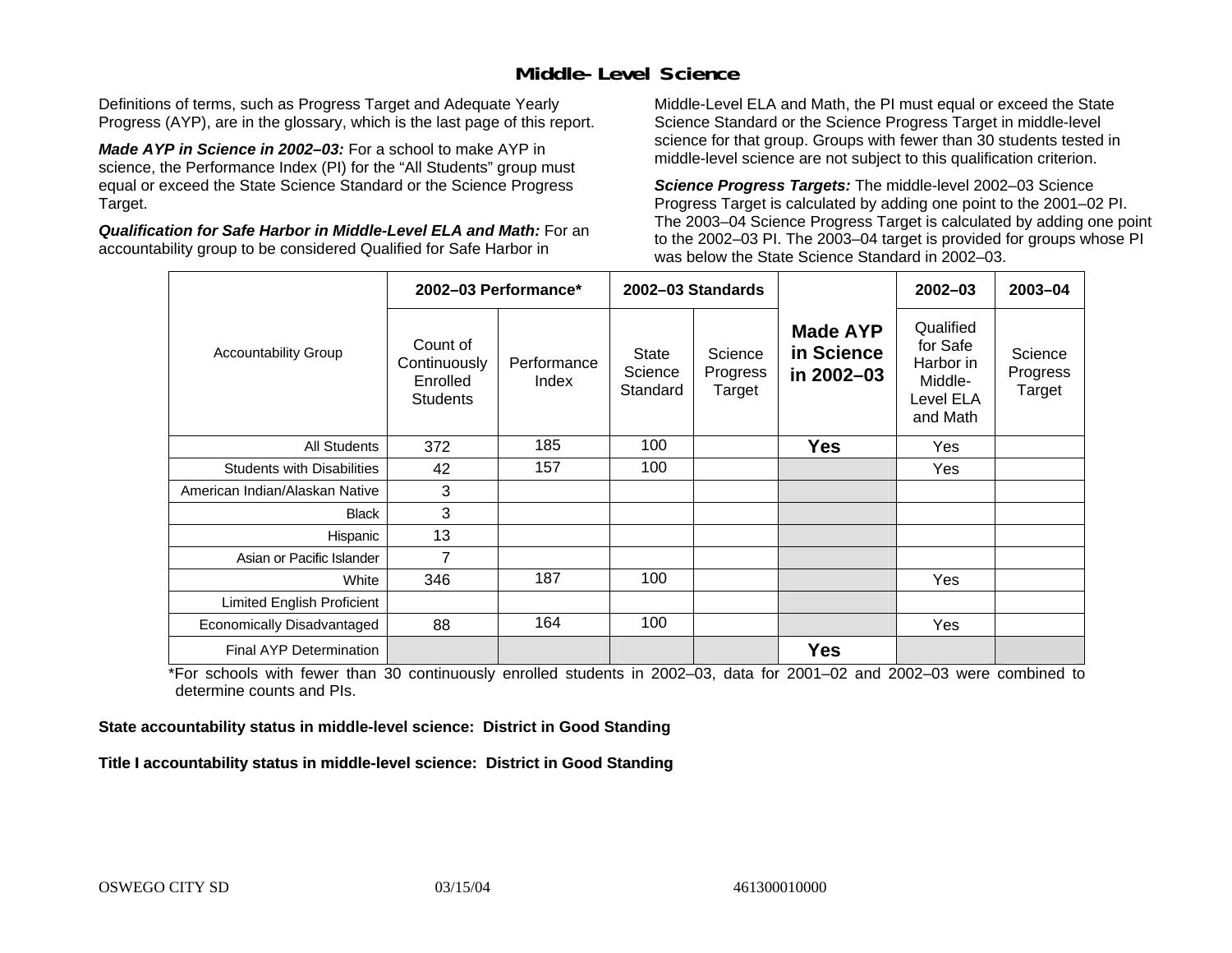### **Secondary-Level English Language Arts**

Definitions of terms, such as Performance Index and Effective Annual Measurable Objective (AMO), are in the glossary, which is the last page of this report.

#### **For a school to make Adequate Yearly Progress (AYP) in 2002–03, every accountability group must make AYP.**

**For an accountability group to make AYP in 2002–03,** it must meet its Effective AMO *or* make safe harbor (*2002–03 Performance* and *Standards*). To meet the Effective AMO, the Performance Index for each group with 30 or more cohort members must equal or exceed the Effective AMO. To make safe harbor, the Performance Index of each of these groups must equal or exceed its ELA safe harbor target *and* the group must meet the graduation-rate qualification for safe harbor. (See the graduation-rate page of this report for further information on meeting the graduation-rate qualification for safe harbor.)

*ELA Safe Harbor Targets:* The secondary-level 2002–03 ELA Safe Harbor Target is calculated by using the following equation: 2001–02 PI + (200 – the 2001–02 PI) <sup>×</sup> 0.10. The 2003–04 ELA Safe Harbor Target is calculated by using the following equation: 2002–03 PI + (200 – the 2002–03 PI)  $\times$  0.10. The 2003–04 target is provided for groups whose PI was below the Effective AMO in 2002–03.

|                                   | 2002-03 Performance*                                        |                                                                                                           |     | 2002-03 Standards                           | <b>Made</b>                            | 2003-04                             |  |
|-----------------------------------|-------------------------------------------------------------|-----------------------------------------------------------------------------------------------------------|-----|---------------------------------------------|----------------------------------------|-------------------------------------|--|
| <b>Accountability Group</b>       | Count of 1999<br>Accountability<br>Cohort<br><b>Members</b> | Met the<br><b>ELA Safe</b><br>Effective<br>Performance<br>Harbor<br>AMO<br>Index<br>Target<br>Safe Harbor |     | <b>Graduation-Rate</b><br>Qualification for | AYP in<br><b>ELA in</b><br>$2002 - 03$ | <b>ELA Safe</b><br>Harbor<br>Target |  |
| <b>All Students</b>               | 390                                                         | 162                                                                                                       | 136 |                                             | Yes                                    | <b>Yes</b>                          |  |
| <b>Students with Disabilities</b> | 24                                                          |                                                                                                           |     |                                             |                                        |                                     |  |
| American Indian/Alaskan Native    | 2                                                           |                                                                                                           |     |                                             |                                        |                                     |  |
| <b>Black</b>                      | 2                                                           |                                                                                                           |     |                                             |                                        |                                     |  |
| Hispanic                          | 5                                                           |                                                                                                           |     |                                             |                                        |                                     |  |
| Asian or Pacific Islander         | 5                                                           |                                                                                                           |     |                                             |                                        |                                     |  |
| White                             | 376                                                         | 163                                                                                                       | 136 |                                             | Yes                                    | <b>Yes</b>                          |  |
| Limited English Proficient        |                                                             |                                                                                                           |     |                                             |                                        |                                     |  |
| Economically Disadvantaged        | 26                                                          |                                                                                                           |     |                                             |                                        |                                     |  |
| Final AYP Determination           |                                                             |                                                                                                           |     |                                             |                                        | <b>Yes</b>                          |  |

\*For schools with fewer than thirty 1999 accountability cohort members, 1998 and 1999 cohort data were combined to determine counts and PIs.

\*\*Groups with a "\*\*" are not required to meet the graduation-rate qualification for safe harbor, because fewer than 30 members in the 1998 graduation-rate cohort were in those groups.

**State accountability status in secondary-level English language arts: District in Good Standing** 

Title I accountability status in secondary-level English language arts: District in Good Standing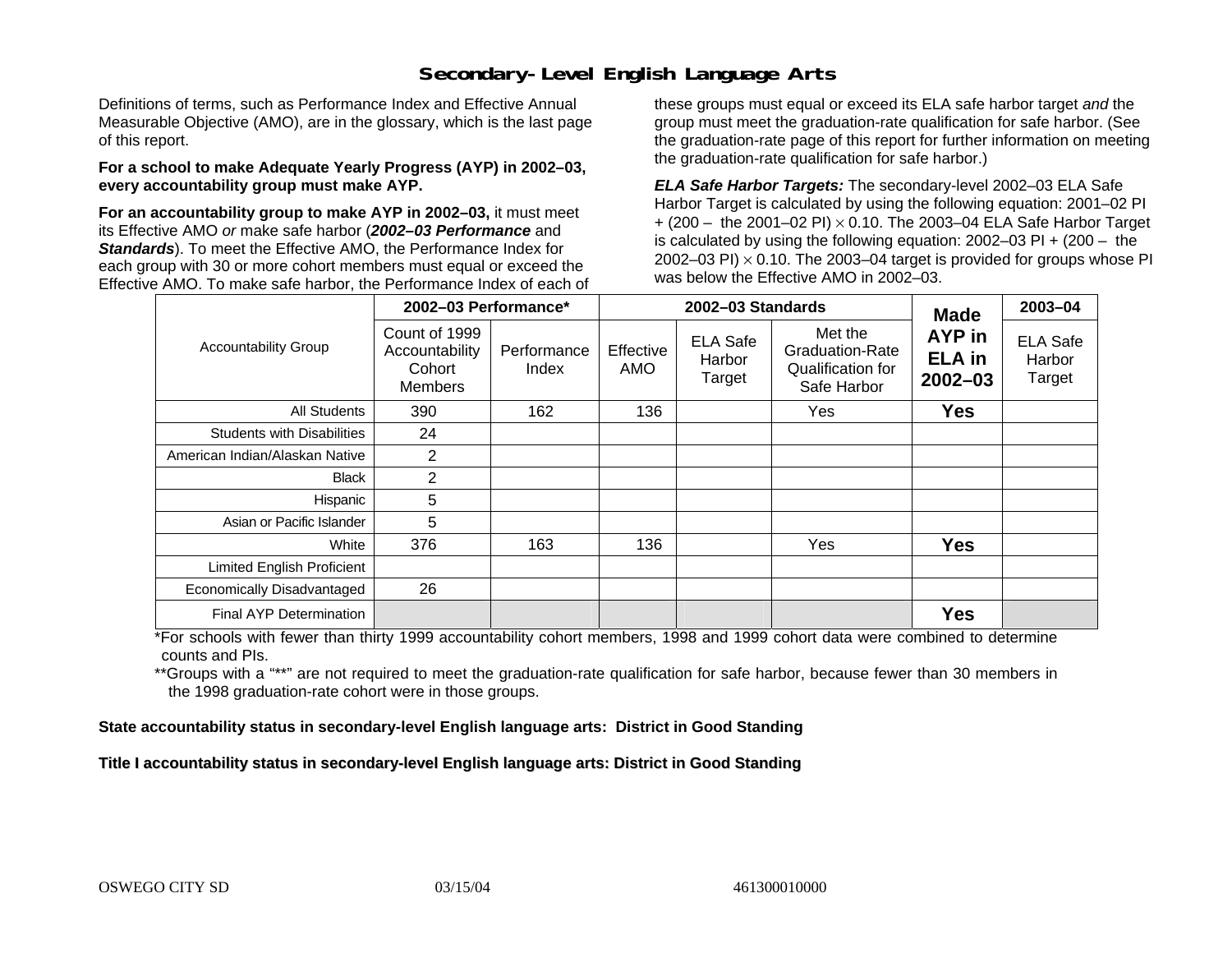### **Secondary-Level Mathematics**

Definitions of terms, such as Performance Index and Effective Annual Measurable Objective (AMO), are in the glossary, which is the last page of this report.

#### **For a school to make Adequate Yearly Progress (AYP) in 2002–03, every accountability group must make AYP.**

**For an accountability group to make AYP in 2002–03,** it must meet its Effective AMO *or* make safe harbor (*2002–03 Performance* and *Standards*). To meet the Effective AMO, the Performance Index for each group with 30 or more cohort members must equal or exceed the Effective AMO. To make safe harbor, the Performance Index of each of these groups must equal or exceed its math safe harbor target *and* the group must meet the graduation-rate qualification for safe harbor. (See the graduation-rate page of this report for further information on meeting the graduation-rate qualification for safe harbor.)

*Math Safe Harbor Targets:* The secondary-level 2002–03 Math Safe Harbor Target is calculated by using the following equation: 2001–02 PI + (200 – the 2001–02 PI) × 0.10. The 2003–04 Math Safe Harbor Target is calculated by using the following equation: 2002–03 PI + (200  $-$  the 2002–03 PI)  $\times$  0.10. The 2003–04 target is provided for groups whose PI was below the Effective AMO in 2002–03.

|                                   | 2002-03 Performance*                                        |                      |                  | 2002-03 Standards             | <b>Made</b>                                                    | 2003-04                          |                               |
|-----------------------------------|-------------------------------------------------------------|----------------------|------------------|-------------------------------|----------------------------------------------------------------|----------------------------------|-------------------------------|
| <b>Accountability Group</b>       | Count of 1999<br>Accountability<br>Cohort<br><b>Members</b> | Performance<br>Index | Effective<br>AMO | Math Safe<br>Harbor<br>Target | Met the<br>Graduation-Rate<br>Qualification for<br>Safe Harbor | AYP in<br>Math in<br>$2002 - 03$ | Math Safe<br>Harbor<br>Target |
| <b>All Students</b>               | 390                                                         | 172                  | 126              |                               | Yes                                                            | <b>Yes</b>                       |                               |
| <b>Students with Disabilities</b> | 24                                                          |                      |                  |                               |                                                                |                                  |                               |
| American Indian/Alaskan Native    | 2                                                           |                      |                  |                               |                                                                |                                  |                               |
| <b>Black</b>                      | $\overline{2}$                                              |                      |                  |                               |                                                                |                                  |                               |
| Hispanic                          | 5                                                           |                      |                  |                               |                                                                |                                  |                               |
| Asian or Pacific Islander         | 5                                                           |                      |                  |                               |                                                                |                                  |                               |
| White                             | 376                                                         | 173                  | 126              |                               | Yes                                                            | <b>Yes</b>                       |                               |
| Limited English Proficient        |                                                             |                      |                  |                               |                                                                |                                  |                               |
| Economically Disadvantaged        | 26                                                          |                      |                  |                               |                                                                |                                  |                               |
| <b>Final AYP Determination</b>    |                                                             |                      |                  |                               |                                                                | <b>Yes</b>                       |                               |

\*For schools with fewer than thirty 1999 accountability cohort members, 1998 and 1999 cohort data were combined to determine counts and PIs.

\*\*Groups with a "\*\*" are not required to meet the graduation-rate qualification for safe harbor, because fewer than 30 members in the 1998 graduation-rate cohort were in those groups.

**State accountability status in secondary-level mathematics: District in Good Standing** 

Title I accountability status in secondary-level mathematics: District in Good Standing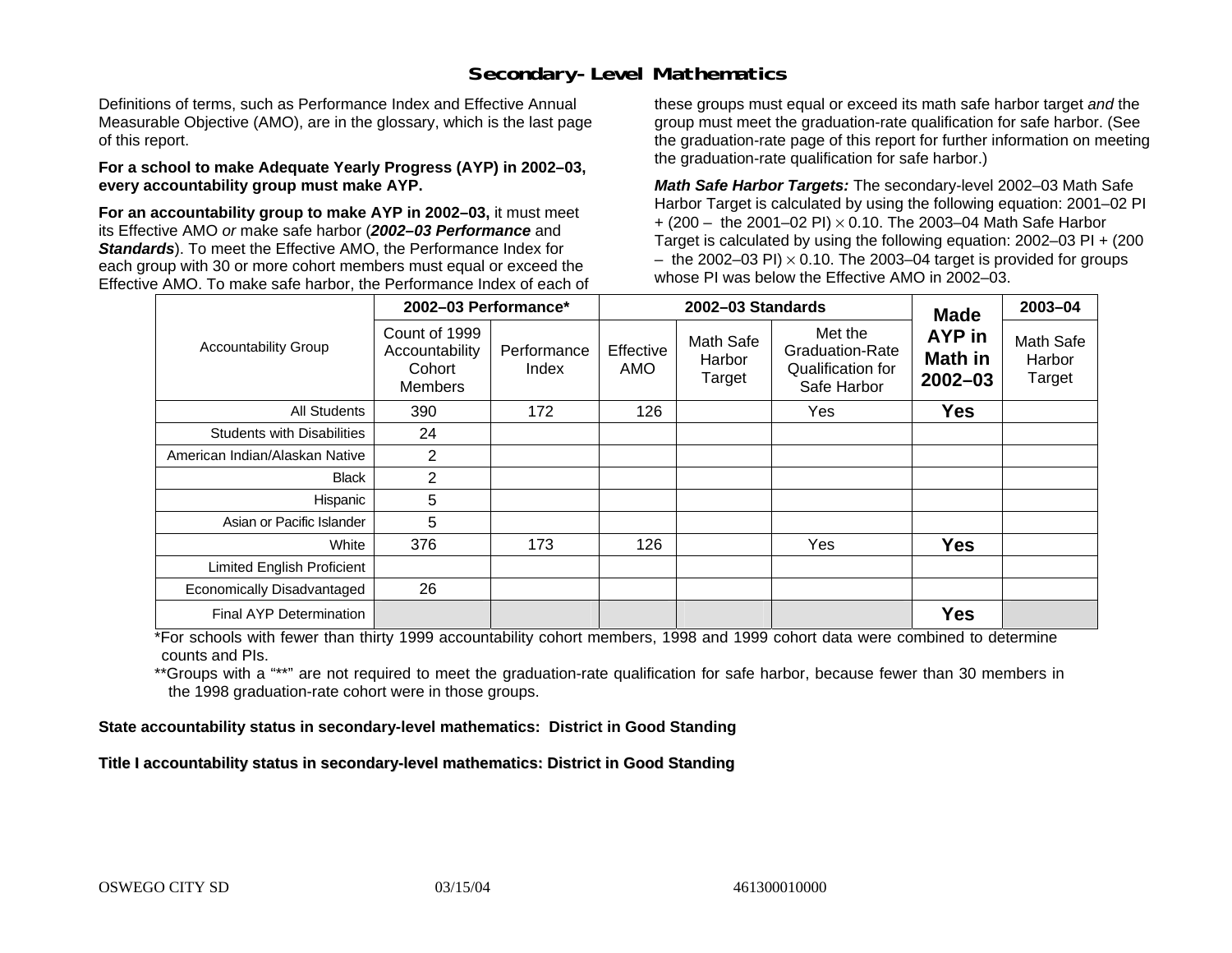### **Graduation Rate**

Definitions of terms, such as Progress Target and Adequate Yearly Progress (AYP), are in the glossary, which is the last page of this report.

*Made AYP in Graduation Rate in 2002–03:* For a school to make AYP in graduation rate, the Percent Earning a Local Diploma by August 31, 2002 for the "All Students" group must equal or exceed the Graduation-Rate Standard or the Graduation-Rate Progress Target.

*Qualification for Safe Harbor in Secondary-Level ELA and Math:* For an accountability group to be considered Qualified for Safe Harbor in Secondary-Level ELA and Math, the Percent Earning a Local Diploma

by August 31, 2002 must equal or exceed the Graduation-Rate Standard or the Graduation-Rate Progress Target for that group.

*Graduation-Rate Progress Targets:* The 2002–03 Graduation-Rate Progress Target is calculated by adding one point to the Percent Earning a Local Diploma by June 30, 2002. The 2003–04 Graduation-Rate Target is calculated by adding one point to the Percent Earning a Local Diploma by August 31, 2002. This target is provided for each group whose Percent Earning a Local Diploma by August 31, 2002 is below the Graduation-Rate Standard in 2002–03. Groups with fewer than 30 cohort members are not subject to this criterion.

|                                   |                                                                         | 2002-03 Performance                                      |                                 | 2002-03 Standards                         |                                                                      | 2002-03                                                                   | 2003-04                                   |
|-----------------------------------|-------------------------------------------------------------------------|----------------------------------------------------------|---------------------------------|-------------------------------------------|----------------------------------------------------------------------|---------------------------------------------------------------------------|-------------------------------------------|
| <b>Accountability Group</b>       | Count of<br>1998<br>Graduation-<br><b>Rate Cohort</b><br><b>Members</b> | Percent Earning a<br>Local Diploma by<br>August 31, 2002 | Graduation-<br>Rate<br>Standard | Graduation-<br>Rate<br>Progress<br>Target | <b>Made AYP</b><br>in<br><b>Graduation</b><br>Rate in<br>$2002 - 03$ | Qualified<br>for Safe<br>Harbor in<br>Secondary-<br>Level ELA<br>and Math | Graduation-<br>Rate<br>Progress<br>Target |
| All Students                      | 340                                                                     | 75                                                       | 55                              |                                           | Yes                                                                  | Yes                                                                       |                                           |
| <b>Students with Disabilities</b> | 22                                                                      |                                                          |                                 |                                           |                                                                      |                                                                           |                                           |
| American Indian/Alaskan Native    |                                                                         |                                                          |                                 |                                           |                                                                      |                                                                           |                                           |
| <b>Black</b>                      |                                                                         |                                                          |                                 |                                           |                                                                      |                                                                           |                                           |
| Hispanic                          | 9                                                                       |                                                          |                                 |                                           |                                                                      |                                                                           |                                           |
| Asian or Pacific Islander         | 3                                                                       |                                                          |                                 |                                           |                                                                      |                                                                           |                                           |
| White                             | 327                                                                     | 76                                                       | 55                              |                                           |                                                                      | Yes                                                                       |                                           |
| Limited English Proficient        |                                                                         |                                                          |                                 |                                           |                                                                      |                                                                           |                                           |
| Economically Disadvantaged        | 34                                                                      | 62                                                       | 55                              |                                           |                                                                      | Yes                                                                       |                                           |
| <b>Final AYP Determination</b>    |                                                                         |                                                          |                                 |                                           | Yes                                                                  |                                                                           |                                           |

#### **State accountability status for graduation rate: District in Good Standing**

Title I accountability status for graduation rate: District in Good Standing